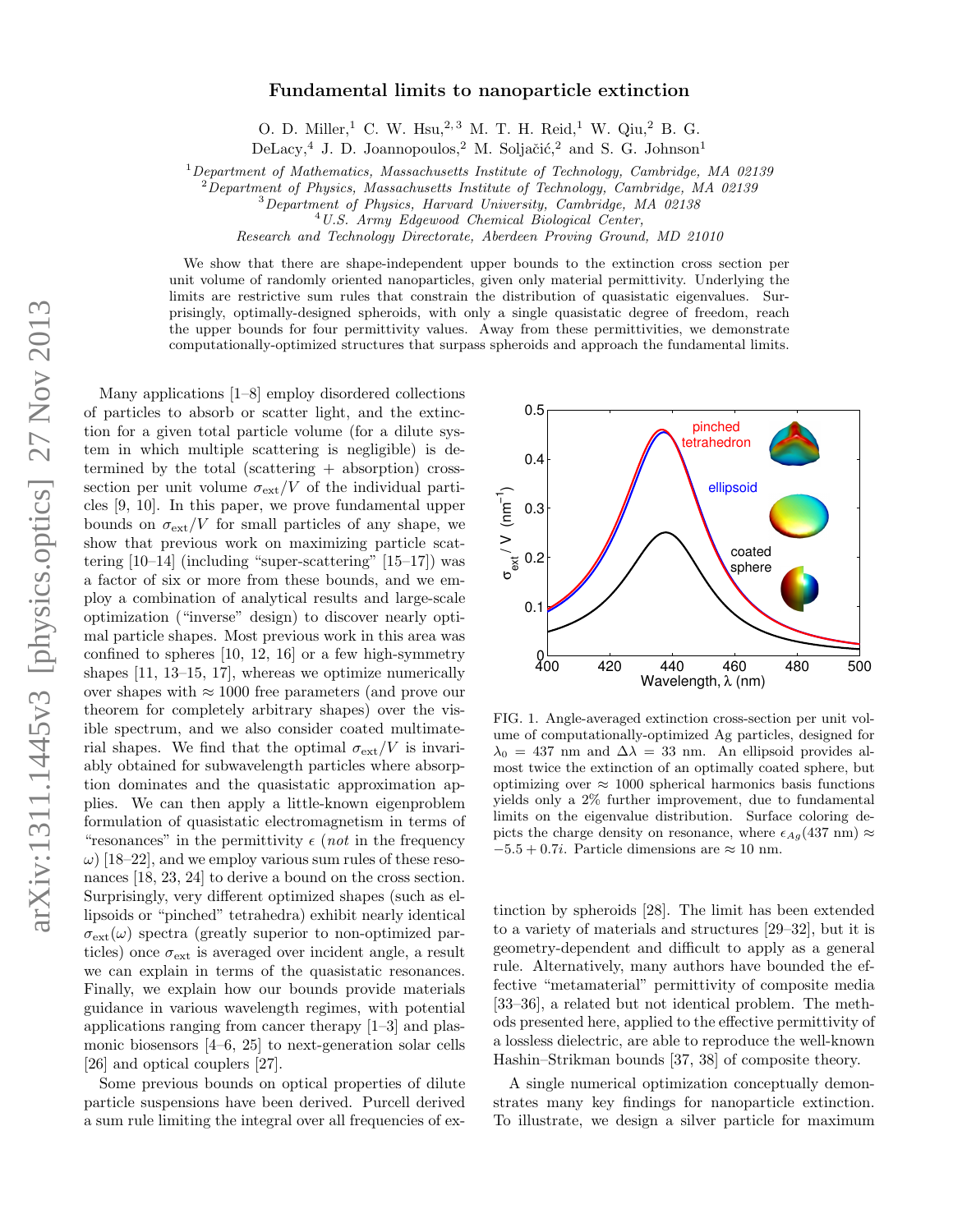frequency-averaged extinction cross section per unit volume,  $\sigma_{\text{ext}}/V$ , over a 33nm bandwidth at center wavelength  $\lambda = 437nm$  ( $Q = 13$ ). We do not impose quasistatic conditions a priori; we employ the full Maxwell equations. Ultimately, the optimizations always converged to very small, essentially quasistatic sizes.

We employed a number of techniques to make the optimization tractable. To quickly solve Maxwell's equations, we used a free-software implementation [39, 40] of the boundary-element method (BEM), which exploits piecewise constant media to express the scattering problem in terms of unknown fields on the surfaces only [41]. Angle-averaging is essentially free with such a solver. In many applications, the figure of merit is a frequency-averaged extinction, defined by the integral  $\sigma_{\text{ext}} = \int \sigma_{\text{ext}}(\omega) H_{\Delta\omega}(\omega) d\omega$ . We efficiently compute this integral by contour integration, which for a Lorentzian H of bandwidth  $\Delta\omega$  reduces to a *single* scattering problem at a *complex* frequency  $\omega_0 + i\Delta\omega$  [42, 43]. For optimization, the particle shape was parameterized by the zero level set of a sum of spherical harmonics [44], i.e.  $r(\theta, \phi) = \sum_{lm} c_{lm} Y_{lm}(\theta, \phi)$  (restricting us to "starshaped" structures). Given the gradient of the objective with respect to these  $\approx 1000$  degrees of freedom (efficiently computed by an adjoint method [45–47]), we employ a free-software implementation [48] of standard nonlinear optimization algorithms [49] to find a local optimum from a given starting point. We also optimized the few degrees of freedom of coated spheres and ellipsoids for the sake of comparison.

Figure 1 depicts the optimal particles and their respective extinction spectra. The optimal designs were in the quasistatic limit, with dimensions  $\approx 10nm$ . We see that uncoated ellipsoids provide significant gains over coated spheres, which already provide a substantial response [1, 3, 10, 50] (coated ellipsoids showed no further benefit). This suggests a somewhat general principle that tuning resonances by geometrical deformation rather than by coatings enhances performance. Oblate ("pancake") ellipsoids are superior to prolate ("rod") ellipsoids, because they couple to two of the three polarizations of randomly-oriented incident waves, as opposed to one. In the much larger spherical harmonics design space, the optimal structure turned out to be a "pinched" tetrahedron (PT), which can be conceptualized as pinching a sphere towards the four centroids of the faces of an inscribed tetrahedron. Surprisingly, the much larger design space yielded a structure that was only 2% better than the best ellipsoid. The two structures have very different responses for a given incidence angle and polarization; only when averaged over angle and polarization do the responses become nearly identical. Also shown in Figure 1 are the imaginary parts of the charge densities for resonant incident waves, explained below. Intuitively, the ellipsoid and pinched tetrahedron are better than the coated sphere because the opposing surface charges have

larger spatial separations for a given volume.

The nearly identical spectra for the spheroid and PT can be explained by a fundamental restriction on quasistatic eigenmodes, which are prevented from fully coupling to external radiation. In the quasistatic limit, the incident field is locally constant and the response of the system is determined by induced charge densities at the surfaces, whether by free charges in metals or bound charges in dielectrics. One can construct the fields from the homogeneous Green's functions of the induced surface charges  $\sigma(\mathbf{x})$ . For a surface S, the integral equation for the charge density is [18–22]:

$$
\Lambda \sigma(\mathbf{x}) - \underbrace{\int_{S} \hat{\mathbf{n}}(\mathbf{x}) \cdot \mathbf{G}^{E}(\mathbf{x} - \mathbf{x}') \sigma(\mathbf{x}') dS'}_{\hat{\mathbf{k}} \sigma} = \mathbf{E}^{inc}(\mathbf{x}) \cdot \hat{\mathbf{n}}(\mathbf{x})
$$
\n(1)

where  $\Lambda = (\epsilon_{\rm int} + \epsilon_{\rm ext})/2(\epsilon_{\rm int} - \epsilon_{\rm ext})$  relates interior and exterior permittivities, the electrostatic Green's function  $\mathbf{G}^E(\mathbf{x}) = \mathbf{x}/4\pi |\mathbf{x}|^3$ , and  $\mathbf{E}^{inc}(\mathbf{x}) \cdot \hat{\mathbf{n}}(\mathbf{x})$  is the normal component of the incident field at x. As distinguished from the resonant frequencies of Maxwell's equations, there are resonant *permittivities*  $\epsilon_{\rm int}/\epsilon_{\rm ext}$  for the quasistatic integral equation. These are negative, real-valued permittivities  $\epsilon_n$  at which self-sustaining charge densities exist without external fields, for specific eigenmodes  $\sigma_n$  satisfying  $\hat{K}\sigma_n = \lambda_n \sigma_n$ , where  $\hat{K}$  is the Neumann-Poincaré integral operator defined by Eq. (1). The eigenvalues  $\lambda_n$  lie in the interval  $[-1/2, 1/2]$  [21, 22, 51], such that  $\epsilon_n < 0$ . The left-eigenvectors of K, denoted  $\tau_n$ , have the same eigenvalue spectrum as the  $\sigma_n$  and provide the orthogonality condition  $\langle \sigma_n, \tau_m \rangle = \int_S \sigma_n \tau_m dS = \delta_{mn}$  [21].

The eigenmodes contribute to absorption and scattering through  $\alpha$ , the particle's polarizability per unit volume  $V$ , relating the incident field to the dipole moment by  $p_\ell = V \sum_m \alpha_{\ell m} E_m^{inc}$ . The dipole moment is given from the surface charge density by  $\mathbf{p} = \int_{S} \mathbf{x} \sigma dA$ . Decomposing the charge density as a superposition of eigenmodes,  $\sigma = \sum_n c_n \sigma_n$ , yields

$$
\alpha_{\ell m} = \sum_{n} \frac{p_n^{\ell m}}{L_n - \xi(\omega)}\tag{2}
$$

where  $p_n^{\ell m} = \langle \sigma_n, x_\ell \rangle \langle \tau_n, \hat{n}_m \rangle /V$  is the dipole strength of each mode,  $L_n = 1/2 - \lambda_n$  is the depolarization factor, and  $\xi(\omega) = -\epsilon_{int}/(\epsilon_{int} - \epsilon_{ext})$  represents the relative properties of the interior and exterior materials.

The distribution of eigenmodes, and therefore the induced susceptibility, is restricted by two crucial sum rules. The first is the f-sum rule [23, 52] limiting the total dipole strength:

$$
\sum_{n} p_n^{\ell m} = \delta_{\ell m}.\tag{3}
$$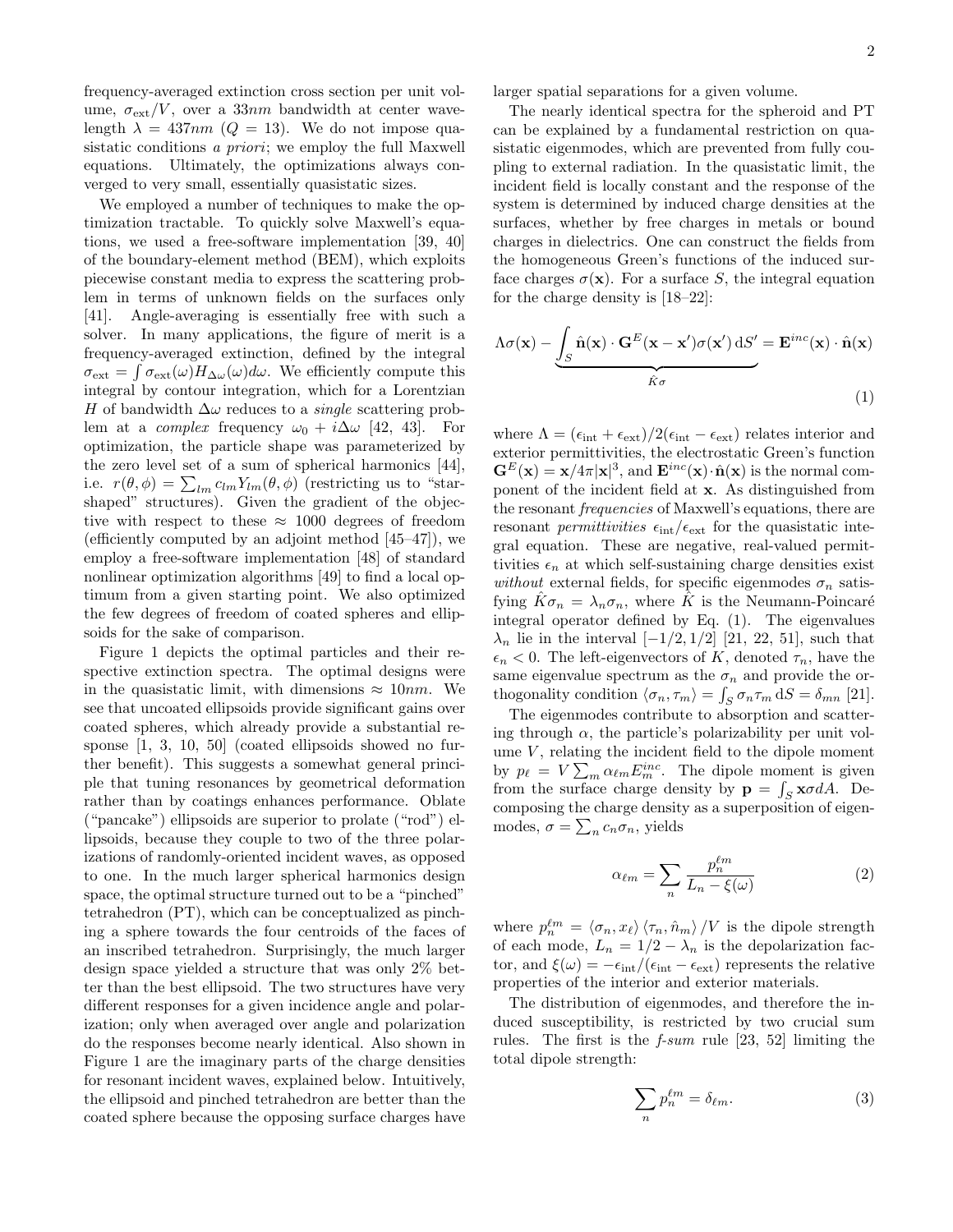

FIG. 2. Fundamental extinction limits, normalized to the maximum extinction of a single-polarization resonance,  $\sigma_{res}$ . Spheres are not optimal for absolute  $\sigma_{\text{ext}}$  (see inset), but do enable full coupling to three polarizations, given by the normalized value  $\sigma_{\text{ext}}/\sigma_{\text{res}}$ . Markers indicate computationallyoptimized structures.  $\epsilon_i(\omega)$  is taken to be that of Ag, although this has only a small effect on the lineshape. Ellipsoids can approach the general bounds in four limits:  $\epsilon_r \to -\infty$  (oblate disk),  $\epsilon_r = -2$  (sphere),  $\epsilon_r = -1$  (cylinder), and  $\epsilon_r = 0$ (oblate disk). Computationally-optimized pinched tetrahedra improve upon ellipsoids at intermediate  $\epsilon_r(\omega)$ . Inset: upper bound on  $\sigma_{\text{ext}}\lambda/V$ , which increases with  $\epsilon_r^2/\epsilon_i$  ( $\epsilon_r < 0$ ).

The second sum rule [24, 52] states that the weighted average of the depolarization factors must be 1/3:

$$
\langle L_n \rangle = \frac{\sum_n p_n L_n}{\sum_n p_n} = \frac{1}{3} \tag{4}
$$

where  $p_n$  denotes  $\sum_{\ell} p_n^{\ell\ell}$ .

A sphere has a depolarization factor of 1/3, leading to a "plasmon" resonance at  $\epsilon \approx -2$  ( $\xi = 1/3$ ). Eq. (4) dictates that the average depolarization factor of *every* structure must equal that of the sphere; roughly, the average resonant permittivity of every structure must also be −2. Although it was exploited for composites with certain symmetries [53, 54], this general property has not been widely recognized and is very important in limiting possible extinction rates.

The average extinction of randomly-oriented particles is proportional to the imaginary part of Tr  $\alpha_{\ell m}$  [9]:

$$
\frac{\sigma_{\text{ext}}}{V} = \frac{2\pi}{3\lambda} \sum_{n} \text{Im}\left[\frac{1}{L_n - \xi(\omega)}\right] p_n \tag{5}
$$

A resonance occurs for  $L_n = \xi_r(\omega)$ , where r and i subscripts denote real and imaginary parts, respectively. For particles in vacuum with susceptibility  $\chi(\omega) = \epsilon(\omega) - 1$ ,  $\xi(\omega) = -1/\chi(\omega)$ . Only metals, with  $\epsilon_r(\omega) < 0$ , can achieve  $0 < \xi_r < 1$ , and therefore exhibit quasistatic surface-plasmon modes. To maximize extinction, ideally a particle would have all of its dipole strength located exactly at  $L_n = \xi_r(\omega)$ . However, the second sum rule guarantees that except in the case  $\xi_{\rm r} = 1/3$ , this is not possible; there must always be a counter-balancing dipole moment such that  $\langle L_n \rangle = 1/3$ .

For a given material parameter  $\xi_{r}(\omega)$ , we can show that the optimal distribution of eigenmodes has at most two distinct depolarization factors,  $L_1$  and  $L_2$ . We have rigorously derived the exact locations of the two eigenvalues [52], but for relevant materials a simple solution suffices:

$$
(L_1, L_2) = \begin{cases} (\xi_r, 1) & 0 < \xi_r < 1/3\\ (0, \xi_r) & 1/3 < \xi_r < 1\\ (0, 1) & \xi_r < 0 \text{ or } \xi_r > 1 \end{cases} \tag{6}
$$

which corresponds to placing as much of the dipole moment as possible on resonance  $(L = \xi_r)$ , and the rest of the dipole strength at the opposite boundary to satisfy the second sum rule. Eq. (6) is exact for  $\xi_i = 0$  (both a low-loss  $\chi_i = 0$  and infinite-loss  $\chi_i \to \infty$  limit), but is also very accurate (error  $< 10^{-3}$ ) otherwise. Distributing the dipole strength according to Eqs. (3,4,6) yields the upper limit to the extinction per unit volume:

$$
\frac{\sigma_{\text{ext}}}{V} \le \frac{2\pi}{3\lambda} \begin{cases} \frac{2\chi_{\text{r}}^{3}(1+\chi_{\text{r}})+\chi_{\text{i}}^{2}(3+2\chi_{\text{r}}+4\chi_{\text{r}}^{2})+2\chi_{\text{i}}^{4}}{\chi_{\text{i}}(\chi_{\text{i}}^{2}+(1+\chi_{\text{r}})^{2})} & 0 < -\frac{\chi_{\text{r}}}{|\chi|^{2} < \frac{1}{3}}\\ 3\chi_{\text{i}} - \frac{\chi_{\text{r}}}{\chi_{\text{i}}}| \chi|^{2} & \frac{1}{3} < -\frac{\chi_{\text{r}}}{|\chi|^{2} < 1}\\ \chi_{\text{i}}\left(2 + \frac{1}{\chi_{\text{i}}^{2}+(1+\chi_{\text{r}})^{2}}\right) & \text{else} \end{cases}
$$
(7)

which provides a limit for any possible susceptibility, independent of geometry. Ideal scatterers are metals with very negative real permittivities and small imaginary permittivities; for  $\epsilon_i \ll |\epsilon_r|$ , Eq. (7) simplifies to:

$$
\frac{\sigma_{\text{ext}}}{V} \le \frac{4\pi}{3\lambda} \frac{\epsilon_{\text{r}}^2}{\epsilon_{\text{i}}} + O(\epsilon_i)
$$
\n(8)

where the "Big O" notation indicates the asymptotic scaling of the higher-order term.

Eqs. (7,8) represent fundamental limits to quasistatic particle extinction. Fig. 2 illustrates these limits by normalizing them relative to the value of extinction on resonance,  $\sigma_{\rm res} = 2\pi/3\lambda \xi_i(\omega)$ , and comparing them to ellipsoid limits computed through non-linear optimization [48]. The structural eigenmodes were computed with BEM software [55].  $\sigma_{\rm ext}/\sigma_{\rm res}$  can be thought of as the number of fully coupled polarizations; only at  $\xi_{\rm r} = 1/3$  $(\epsilon_{\rm r} \approx -2)$  can full coupling to all three polarizations occur. Thus we see why ellipsoids perform very well, and why the optimal structure of Fig. 1 barely outperformed the ideal ellipsoid: in many cases, full coupling to two polarizations closely approaches the ideal performance. This is exactly true for  $\epsilon_r \to -\infty$ , one of the cases in which ellipsoids reach the upper bound. The other three cases are:  $\epsilon_r = -2$ ,  $\epsilon_r = -1$ , and  $\epsilon_r = 0$ , for which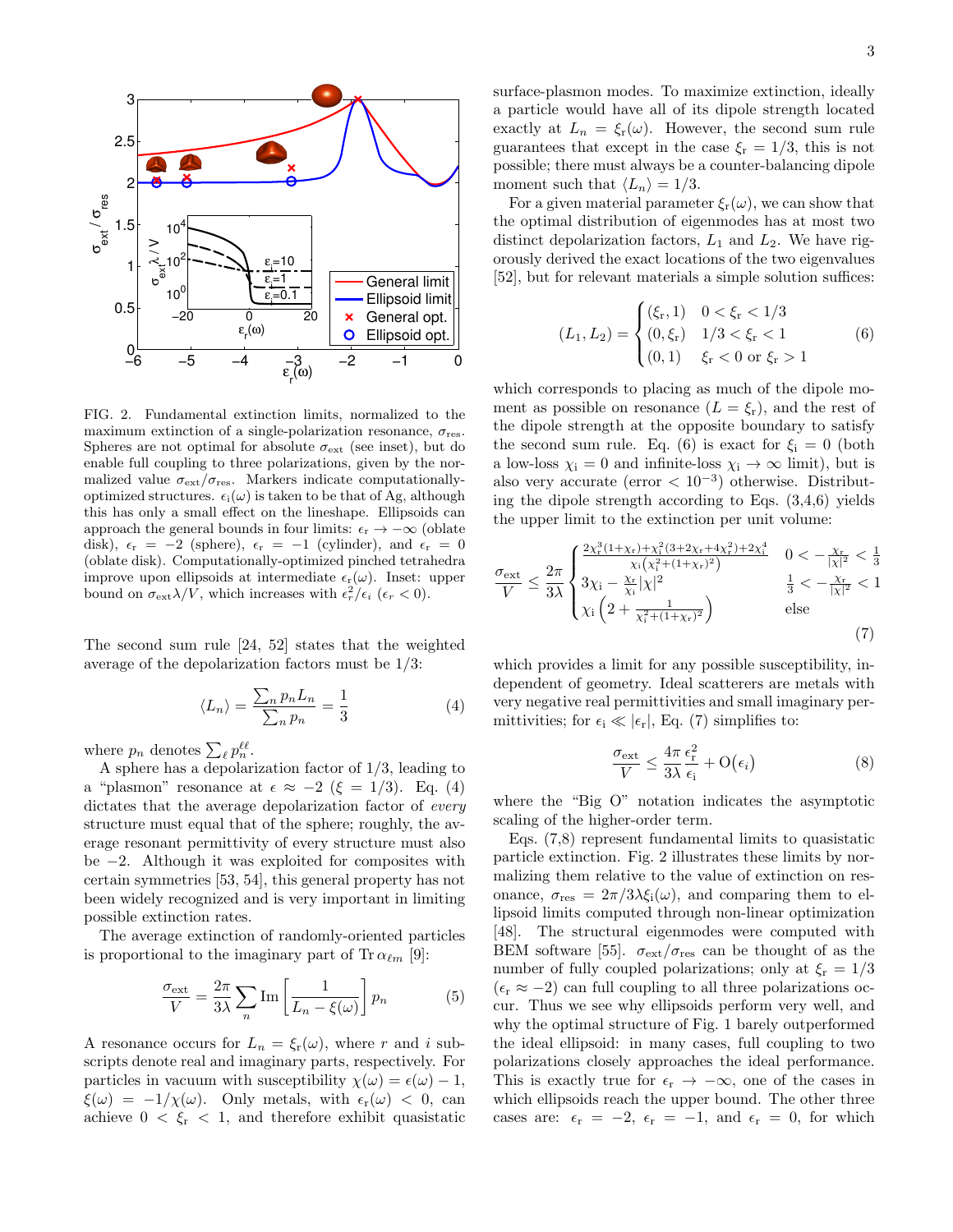

FIG. 3. Extinction maximization is essentially an eigenvalue optimization problem. The optimal pinched tetrahedron (PT) and ellipsoid have degenerate modes increasing the dipole strength at the optimization permittivity, in this case  $\epsilon_r(\omega) = -3.2$ . The PT outperforms the ellipsoid because its "undesirable" eigenmodes are closer to  $L = 1$ , enabling a larger dipole strength at  $L_1 = 0.24$  ( $\epsilon_1 = -3.2$ ). Equally important is the lack of other bright modes; Torii and bowtie antennas, for example, have disperse modes, reducing overall extinction. The PT/ellipsoid modes coincide at  $L_1 = 0.24$ but are split for visualization.

a sphere, infinite cylinder, and infinitely thin disk are optimal, respectively. In each case, the spheroid depolarization factors [9] are identical to those of the optimal general shape, given by Eq. (6).

Included in Fig. 2 are optimizations at other permittivities (assuming the complex permittivity of Ag); we see that there is a family of "pinched tetrahedron" structures that emerge as superior design choices over ellipsoids, and approach the upper limits. It is important to note that spheres are not globally optimal, as the normalization factor  $\sigma_{\text{res}}$  is a function of  $\epsilon_r$ . The inset of Fig. 2 shows the absolute extinction, which scales as  $\epsilon_{\rm r}^2/\epsilon_{\rm i}$ .

Fig. 3 shows the depolarization factor distributions of the ideal pinched tetrahedron and ellipsoid structures, as well as non-ideal structures. We see that the dipole moments are largely concentrated at the desired permittivity, except as required to keep the centroid of  $L_n$  equal to 1/3. The tetrahedra have the off-resonance dipole moments distributed closer to the boundary  $L_n = 1$  than ellipsoids, explaining the slightly superior performance; to reach the upper bounds of Fig. 2 the off-resonance dipole strength would have to occur exactly at  $L_n = 1$ .

Fig. 4 illustrates the general utility of the bounds of Eq. (7). For a given permittivity, a maximum extinction per unit volume can be computed independent of structure. This has important implications for material selection, which varies by application and frequency. Al-



FIG. 4. Shape-independent fundamental limit to extinction per unit volume for the highest-performing metals [56] at visible and infrared wavelengths. A mixture of Al and Ag nanoparticles, properly designed, could provide ideal extinction over the visible and near- to mid-infrared. Inset: minimum volume fraction,  $V/\lambda^3$ , required for  $\sigma_{\text{ext}} = \lambda^2$ . It is possible to achieve  $\lambda^2$  cross-sections for  $V/\lambda^3 < 10^{-3}$ .

though the bounds are quasistatic, it may be that the quasistatic bound is optimal at any size (extinction likely cannot increase equally with  $V$ ). Indeed, the infrared extinction limits are three orders of magnitude larger than the best non-quasistatic particles investigated to date [7]. Although the bounds are for a single frequency, when used in conjunction with the material quality factors (known to be geometry-independent [57]), rational design for any bandwidth can be undertaken.

It is interesting to compare the structures presented here to "super-scattering" structures recently proposed in the literature [15–17]. Of primary importance is the figure of merit (FOM). The extinction can be normalized by volume (as here), geometric cross section or squared wavelength. For applications, however, it appears that volume or weight is the most relevant normalization. Normalizing by  $\lambda^2$ , as in [15–17], favors larger particles approaching wavelength-scale. A smaller particle with larger  $\sigma_{\rm ext}/V$  likely cannot extinguish a full square wavelength. Yet a dilute mixture of such particles could, with much smaller volumes. As an example, two quasistatic nano-ellipsoids, with an 8:1 major to minor axis ratio can achieve the same  $\sigma_{ext}/\lambda^2$  as the single particle in [16], while requiring  $1/270^{th}$  of the volume. A single "channel" in a non-spherical structure can extinguish much more strongly than multiple channels in a spherical structure.

It is important to delineate the materials and structures for which Eqs. (7,8) are valid. The materials are assumed to be linear, isotropic, and non-magnetic. The eigenmode decomposition of  $\hat{K}$ , critical for our approach, requires that every surface have the same interior and ex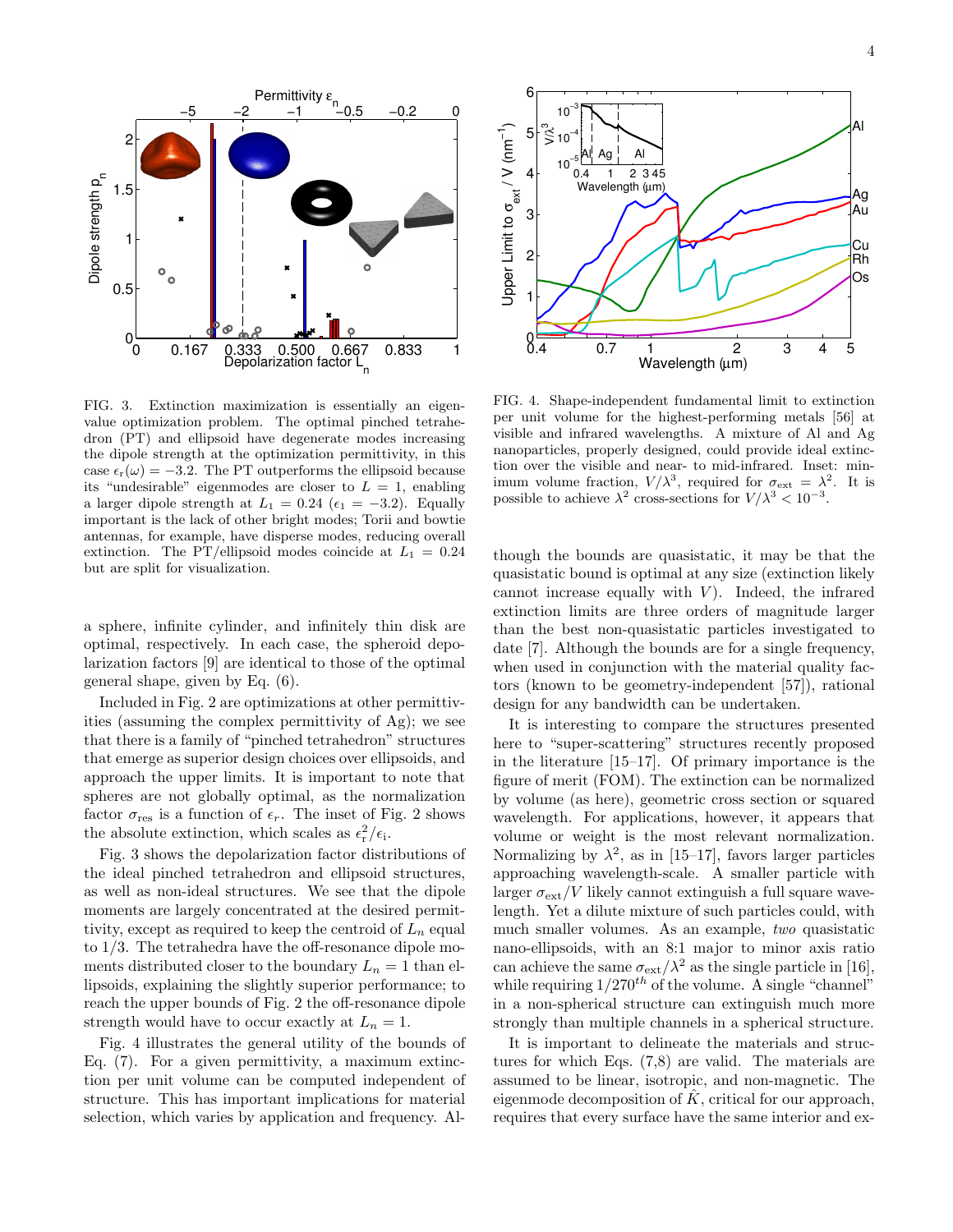terior permittivities (i.e. scalar  $\Lambda$ ). Thus, our limits do not apply to layered structures or more than two permittivities, but are valid for arbitrarily many interacting objects of the same permittivity, with or without holes (e.g. torii). Preliminary computational optimizations of coated structures have not found designs that can outperform the uncoated limits provided here; methods similar to those in Refs. [14, 58] may bound such structures.

Small, absorbing nanoparticles show promise for a variety of scientific and technical applications. Experimentally approaching the limits derived here would already represent a significant achievement. A possible further improvement could come from harnessing exotic material systems [50, 59], where geometry-dependent material resonances cannot be modeled with bulk permittivities.

This work was supported by the Army Research Office through the Institute for Soldier Nanotechnologies under Contract No. W911NF-07-D0004, and by the AFOSR Multidisciplinary Research Program of the University Research Initiative (MURI) for Complex and Robust Onchip Nanophotonics under Grant No. FA9550-09-1-0704.

- [1] C. Loo, A. Lowery, N. Halas, J. West, and R. Drezek, Nano Lett. 5, 709 (2005).
- [2] D. Peer, J. M. Karp, S. Hong, O. C. Farokhzad, R. Margalit, and R. Langer, Nat. Nanotechnol. 2, 751 (2007).
- [3] E. Boisselier and D. Astruc, Chem. Soc. Rev. 38, 1759 (2009).
- [4] J. N. Anker, W. P. Hall, O. Lyandres, N. C. Shah, J. Zhao, and R. P. Van Duyne, Nat. Mater. 7, 442 (2008).
- [5] W.-S. Chang, J. W. Ha, L. S. Slaughter, and S. Link, Proc. Natl. Acad. Sci. 107, 2781 (2010).
- [6] M. Ohmachi, Y. Komori, A. H. Iwane, F. Fujii, T. Jin, and T. Yanagida, Proc. Natl. Acad. Sci. 109, 5294 (2012).
- [7] P. G. Appleyard, J. Opt. A Pure Appl. Opt. 9, 278 (2007).
- [8] W.-S. Chang, B. A. Willingham, L. S. Slaughter, B. P. Khanal, L. Vigderman, E. R. Zubarev, and S. Link, Proc. Natl. Acad. Sci. 108, 19879 (2011).
- [9] C. F. Bohren and D. R. Huffman, Absorption and Scattering of Light by Small Particles (John Wiley & Sons, New York, NY, 1983).
- [10] W. Qiu, B. G. Delacy, S. G. Johnson, J. D. Joannopoulos, and M. Soljačić, Opt. Express 20, 18494 (2012).
- [11] S. Link, M. B. Mohamed, and M. A. El-Sayed, J. Phys. Chem. B 103, 3073 (1999).
- [12] P. K. Jain, K. S. Lee, I. H. El-Sayed, and M. A. El-Sayed, J. Phys. Chem. B 110, 7238 (2006).
- [13] J. Zhu, J.-j. Li, and J.-w. Zhao, Appl. Phys. Lett. 99, 101901 (2011).
- [14] C. E. Román-Velázquez and C. Noguez, J. Chem. Phys. 134, 044116 (2011).
- [15] Z. Ruan and S. Fan, Phys. Rev. Lett. **105**, 013901 (2010).
- [16] Z. Ruan and S. Fan, Appl. Phys. Lett. 98, 043101 (2011).
- [17] L. Verslegers, Z. Yu, Z. Ruan, P. B. Catrysse, and S. Fan, Phys. Rev. Lett. 108, 083902 (2012).
- [18] R. Fuchs, Phys. Rev. B 11, 1732 (1975).
- [19] F. Ouyang and M. Isaacson, Philos. Mag. B 60, 481 (1989).
- [20] F. J. García de Abajo and A. Howie, Phys. Rev. B 65, 115418 (2002).
- [21] I. D. Mayergoyz, D. R. Fredkin, and Z. Zhang, Phys. Rev. B 72, 155412 (2005).
- [22] O. D. Kellogg, Foundations of Potential Theory (Dover Publications, Inc., New York, NY, 1929).
- [23] S. P. Apell, P. M. Echenique, and R. H. Ritchie, Ultramicroscopy 65, 53 (1996).
- [24] R. Fuchs and S. H. Liu, Phys. Rev. B 14, 5521 (1976).
- [25] S. Lal, S. Link, and N. J. Halas, Nat. Photonics 1, 641 (2007).
- [26] H. A. Atwater and A. Polman, Nat. Mater. 9, 205 (2010).
- [27] J. Lin, J. P. B. Mueller, Q. Wang, G. Yuan, N. Antoniou, X.-C. Yuan, and F. Capasso, Science (80-. ). 340, 331 (2013).
- [28] E. M. Purcell, Astrophys. J. 158, 433 (1969).
- [29] M. Gustafsson, C. Sohl, and G. Kristensson, Proc. R. Soc. A Math. Phys. Eng. Sci. 463, 2589 (2007).
- [30] C. Sohl, M. Gustafsson, and G. Kristensson, J. Phys. A Math. Theor. 40, 11165 (2007).
- [31] C. Sohl, M. Gustafsson, and G. Kristensson, J. Phys. D. Appl. Phys. 40, 7146 (2007).
- [32] C. Sohl, M. Gustafsson, and G. Kristensson, J. Acoust. Soc. Am. 122, 3206 (2007).
- [33] D. J. Bergman, Phys. Rev. B 19, 2359 (1979).
- [34] D. J. Bergman, Phys. Rev. B **23**, 3058 (1981).
- [35] G. W. Milton, J. Appl. Phys. **52**, 5286 (1981).
- [36] G. W. Milton, The Theory of Composites (Cambridge University Press, 2002).
- [37] Z. Hashin and S. Shtrikman, J. Mech. Phys. Solids 11, 127 (1963).
- [38] R. Lipton, J. Mech. Phys. Solids 41, 809 (1993).
- [39] M. T. H. Reid and S. G. Johnson, arXiv Prepr. (2013), arXiv:1307.2966.
- [40] M. T. H. Reid, http://homerreid.com/scuff-EM .
- [41] R. F. Harrington, Field Computation by Moment Methods (IEEE Press, Piscataway, NJ, 1993).
- [42] H. Hashemi, C.-W. Qiu, A. P. McCauley, J. D. Joannopoulos, and S. G. Johnson, Phys. Rev. A 86, 013804 (2012).
- [43] X. Liang, Modeling of Fluids and Waves with Analytics and Numerics, Ph.D. thesis, Massachusetts Institute of Technology (2013).
- [44] E. J. Garboczi, Cem. Concr. Res. **32**, 1621 (2002).
- [45] G. Strang, Computational Science and Engineering (Wellesley-Cambridge Press, Wellesley, MA, 2007).
- [46] J. Jensen and O. Sigmund, Laser Photon. Rev. 5, 308 (2011).
- [47] O. D. Miller, Photonic Design: From Fundamental Solar Cell Physics to Computational Inverse Design, Ph.D. thesis, University of California, Berkeley (2012).
- [48] S. G. Johnson, http://ab-initio.mit.edu/nlopt .
- [49] K. Svanberg, SIAM J. Optim. 12, 555 (2002).
- [50] B. G. Delacy, W. Qiu, M. Soljacic, C. W. Hsu, O. D. Miller, S. G. Johnson, and J. D. Joannopoulos, Opt. Express 21, 19103 (2013).
- [51] T. Sandu, Plasmonics 8, 391 (2012).
- [52] See Suppl. Mater. \*link\* details.
- [53] D. J. Bergman, Phys. Rep. 43, 377 (1978).
- [54] D. Stroud, Phys. Rev. B 19, 1783 (1979).
- [55] U. Hohenester and A. Trügler, Comput. Phys. Commun. 183, 370 (2012).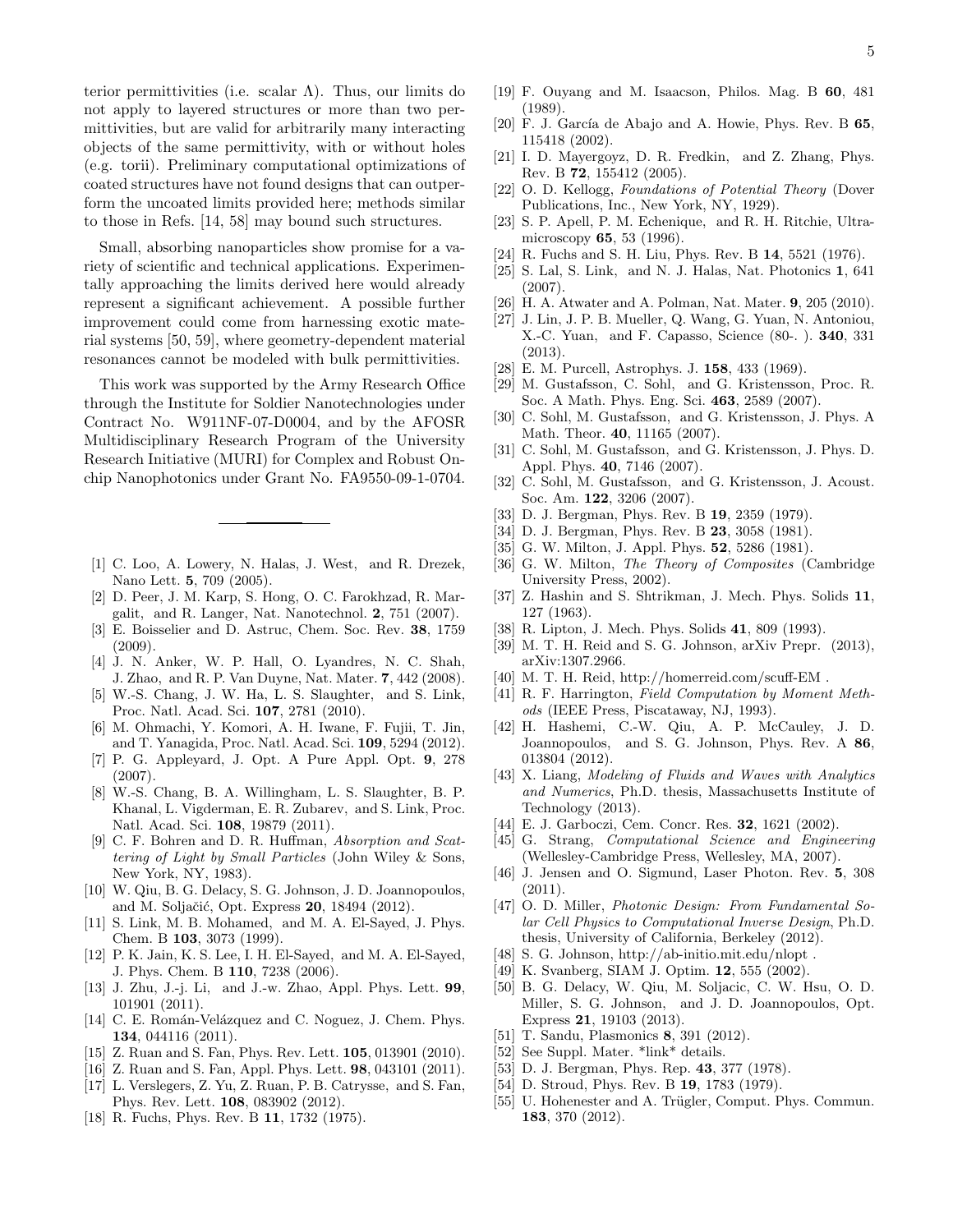- [56] E. D. Palik, Handbook of Optical Constants of Solids (Academic Press, London, 1998).
- [57] F. Wang and Y. R. Shen, Phys. Rev. Lett. 97, 206806 (2006).
- [58] H. Ammari, G. Ciraolo, H. Kang, H. Lee, and G. W. Milton, Arch. Ration. Mech. Anal. 208, 667 (2013).
- [59] F. Würthner, T. E. Kaiser, and C. R. Saha-Möller, Angew. Chemie Int. Ed. 50, 3376 (2011).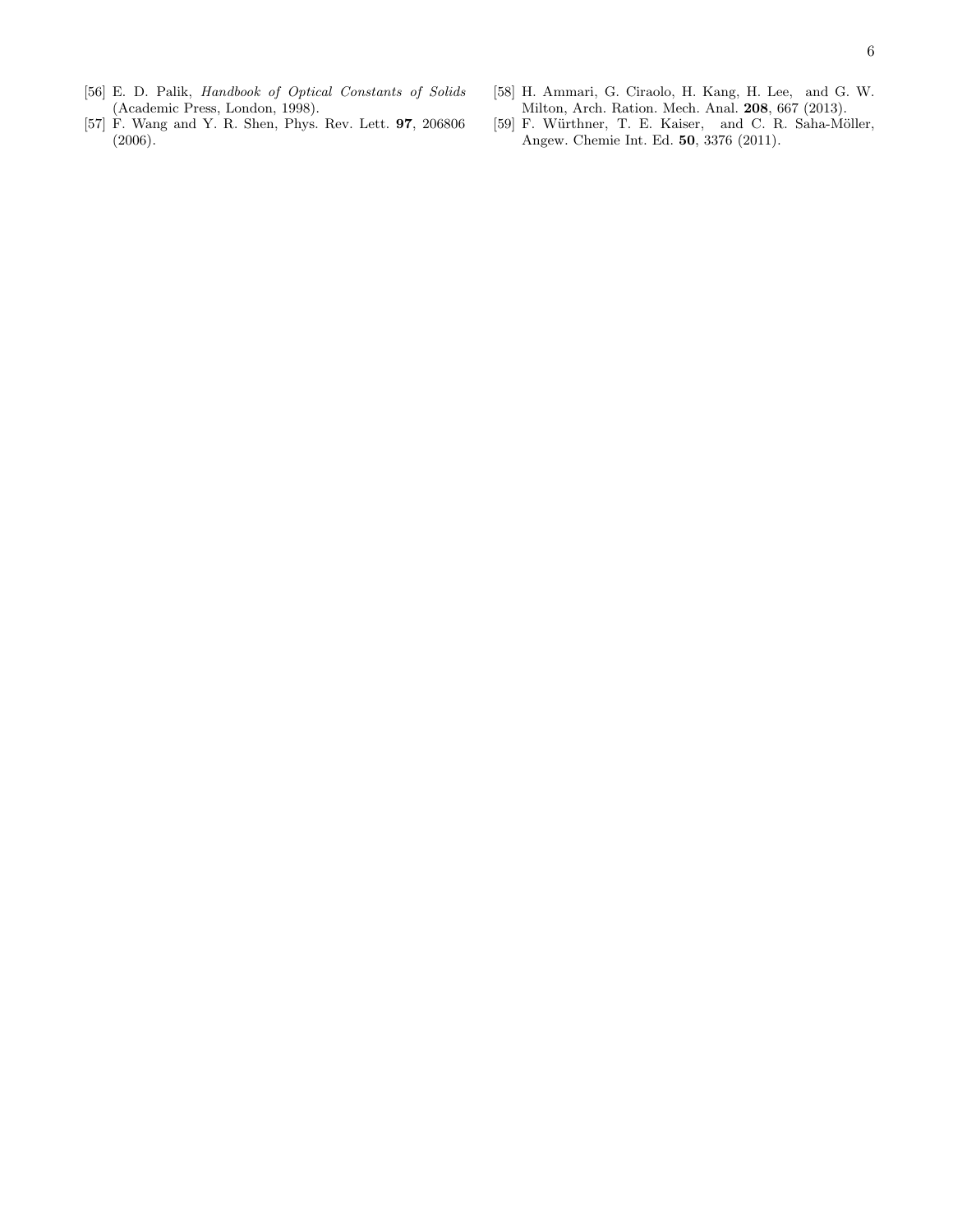## Supplementary Material for "Fundamental limits to nanoparticle extinction"

O. D. Miller,<sup>1</sup> C. W. Hsu,<sup>2,3</sup> M. T. H. Reid,<sup>1</sup> W. Qiu,<sup>2</sup> B. G.

DeLacy,<sup>4</sup> J. D. Joannopoulos,<sup>2</sup> M. Soljačić,<sup>2</sup> and S. G. Johnson<sup>1</sup>

<sup>1</sup>Department of Mathematics, Massachusetts Institute of Technology, Cambridge, MA 02139

<sup>2</sup>Department of Physics, Massachusetts Institute of Technology, Cambridge, MA 02139

<sup>3</sup>Department of Physics, Harvard University, Cambridge, MA 02138

<sup>4</sup>U.S. Army Edgewood Chemical Biological Center,

Research and Technology Directorate, Aberdeen Proving Ground, MD 21010

## PROOF OF OPTIMAL EIGENVALUE DISTRIBUTION

We will discuss the optimal distribution of eigenvalues. We emphasize that we are only discussing "bright" modes, i.e. eigenvalues with a non-zero dipole moment. They are the only ones that contribute to extinction, and are the only ones subject to the sum rules. We note again that the depolarization factor  $L_n$  is related to the eigenvalue  $\lambda_n$  by  $L_n = 1/2 - \lambda_n$ , so that in many instances the words can be used interchangeably.

First, we will show that the optimal distribution takes fewer than three distinct eigenvalues. Intuitively, this can be thought of arising from the fact that the sum in Eq. (5) is incoherent. There is no mixing of modal contributions, and aside from meeting the sum rule requirements, having more than one eigenvalue on the "same side" of 1/3 cannot help. One of the eigenvalues will be strictly better, or worse, than the other.

Let us assume that there are at least three distinct eigenvalues, with increasing depolarization factors  $L_1$  <  $L_2 < L_3$ , and non-zero dipole moments  $p_1$ ,  $p_2$ , and  $p_3$ . We will show that the ideal distribution always yields at least one of the dipole moments to be zero. The three eigenvalues need only be a subset of all of the eigenvalues (we will hold the other  $p_i$  and  $L_i$  fixed), such that the three satisfy modified sum rules

$$
p_1 + p_2 + p_3 = c_1 \tag{S.1a}
$$

$$
p_1L_1 + p_2L_2 + p_3L_3 = c_2 \tag{S.1b}
$$

where  $c_1 \leq 3$  and  $c_2 \leq 1$ .

Assume first that both  $L_1, L_2 \leq 1/3$ . Then we can set  $p_1$  as an independent variable x (i.e.  $p_1 = x$ ) in the interval  $[0, \frac{c_1 L_3 - c_2}{L_3 - L_1}]$ ; varying x varies  $p_2$  and  $p_3$  accordingly:

$$
p_2 = p_{2,\text{max}} - x \frac{L_3 - L_1}{L_3 - L_2}
$$
 (S.2a)

$$
p_3 = p_{3,\min} + x \frac{L_2 - L_1}{L_3 - L_2}
$$
 (S.2b)

with  $p_{2,\text{max}} = (c_1L_3 - c_2)/(L_3 - L_2)$  and  $p_{3,\text{min}} =$  $(c_2 - c_1L_2)/(L_3 - L_2)$ . If we define  $f(L_i)$  to be the contribution of a single dipole moment to the extinction per unit volume

$$
f(L_i) = \Im\left(\frac{1}{L_i - \xi}\right) = \frac{\xi_i}{(L_i - \xi_r)^2 + \xi_i^2}
$$
 (S.3)

then the total extinction from the three eigenvalues is

$$
\frac{\sigma_{\text{ext}}}{V} = xf(L_1) + \left(p_{2,\text{max}} - x\frac{\Delta_{31}}{\Delta_{32}}\right) f(L_2)
$$

$$
+ \left(p_{3,\text{min}} + x\frac{\Delta_{21}}{\Delta_{32}}\right) f(L_3) \tag{S.4}
$$

where  $\Delta_{ij} = L_i - L_j$ . The derivative of the extinction with respect to  $x$ ,

$$
\frac{\partial}{\partial x}\left(\frac{\sigma_{\text{ext}}}{V}\right) = f(L_1) + \frac{\Delta_{21}f(L_3) - \Delta_{31}f(L_2)}{\Delta_{32}} \quad (S.5)
$$

is a *constant* with respect to x, meaning the optimal  $x$ is obtained on the boundary: either  $x = 0$  ( $p_1 = 0$ ), or  $x = x_{max}$ , in which case  $p_2 = 0$ . Depending on the sign of  $\Delta_{21}f(L_3) - \Delta_{31}f(L_2)$ , either  $L_1$  or  $L_2$  could be optimal; mixing dipole moments among both cannot be. The math works out identically in the case that both  $L_2$ and  $L_3 \geq 1/3$ , choosing  $L_3$  as the independent variable.

Therefore, among any three distinct eigenvalues, the dipole moments should be distributed such that one eigenvalue has zero dipole moment. For sets of any number of distinct eigenvalues, this procedure can be repeated until there are only two remaining eigenvalues. The optimal distribution must have only one or two distinct eigenvalues.

We turn to find the optimal  $L_1$ ,  $L_2$ ,  $p_1$ , and  $p_2$ . First we prove an extra condition that will be useful. If  $\xi_r \leq 1/3$ , the optimal distribution cannot have any  $L_i < \xi_r$ . This is because we can trivially improve the figure of merit while satisfying the sum rules. Say  $L_1 < \xi_r$ and  $L_2 > 1/3$ . Then we can infinitesimally increase  $L_1$ and decrease  $L_2$ , such that the sum rule is satisfied, and both moves increase the figure of merit (note that  $L_2$  can always decrease, as some dipole moment must be distributed to the right of, and not equal to,  $1/3$ . If there were no  $L_i$  greater than 1/3, there could be no  $L_i$  less than 1/3, either). Similarly, if  $\xi_r \geq 1/3$ , then the optimal distribution cannot have any  $L_i > \xi_r$ . So whatever the optimal distribution, the position of the eigenvalues relative to  $\xi_r$  must all be the same  $(L_i - \xi_r \geq 0 \text{ if } \xi_r < 1/3$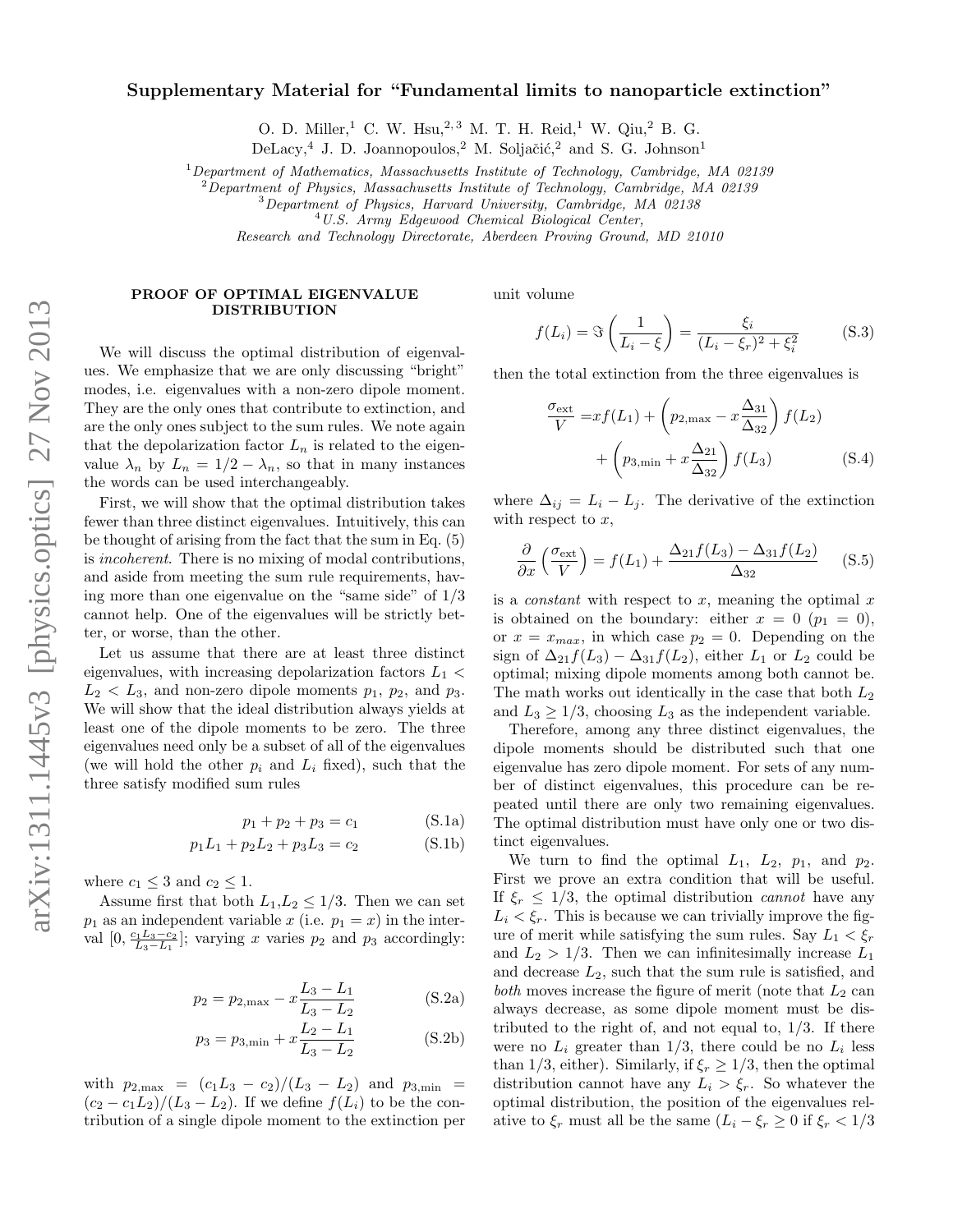and  $L_i - \xi_r \leq 0$  if  $\xi_r > 1/3$ . In the case of  $\xi_r = 1/3$  this means that only the single  $L_1 = 1/3$  is optimal.

Rather than write down the optimization problem as a constrained optimization in four variables, we solve the unconstrained problem over just  $L_1$  and  $L_2$ :

$$
\max_{L_1, L_2} f(L_1, L_2) = \frac{p_1(L_1, L_2)\xi_i}{(L_1 - \xi_r)^2 + \xi_i^2} + \frac{p_2(L_1, L_2)\xi_i}{(L_2 - \xi_r)^2 + \xi_i^2}
$$
\n(S.6)

where

$$
p_1(L_1, L_2) = \frac{3L_2 - 1}{L_2 - L_1}
$$
 (S.7a)

$$
p_2(L_1, L_2) = \frac{1 - 3L_1}{L_2 - L_1}
$$
 (S.7b)

and  $L_1 \in [0, 1/3], L_2 \in [1/3, 1]$ . The optimal distribution either has  $\partial f / \partial L_1 = 0$  and  $\partial f / \partial L_2 = 0$ , or lies on the boundary. The derivatives are:

$$
\frac{\partial f}{\partial L_1} = \frac{p_1 \xi_i}{x_2 - x_1} \left[ \frac{-2x_1(x_2 - x_1)}{(x_1^2 + \xi_i^2)^2} + \frac{1}{x_1^2 + \xi_i^2} - \frac{1}{x_2^2 + \xi_i^2} \right]
$$
\n
$$
\frac{\partial f}{\partial L_2} = \frac{p_2 \xi_i}{x_2 - x_1} \left[ \frac{-2x_2(x_2 - x_1)}{(x_2^2 + \xi_i^2)^2} + \frac{1}{x_1^2 + \xi_i^2} - \frac{1}{x_2^2 + \xi_i^2} \right]
$$
\n(S.8b)

where  $x_i = L_i - \xi_r$ . It will also be useful to have the second derivatives  $\partial^2 f / \partial x_i^2$  (the mixed derivative won't be necessary), which we write here:

$$
\frac{\partial^2 f}{\partial x_1^2} = \frac{2\xi_i \left[ x_1^2 (x_1 + 3x_2) - (3x_1 + x_2)\xi_i^2 \right] (-1 + 3x_2 + 3\xi_r)}{(x_1^2 + \xi_i^2)^3 (x_2^2 + \xi_i^2)}
$$
(S.9a)

$$
\frac{\partial^2 f}{\partial x_2^2} = \frac{2\xi_i \left[ x_2^2 (x_2 + 3x_1) - (3x_2 + x_1)\xi_i^2 \right] (-1 + 3x_1 + 3\xi_r)}{(x_2^2 + \xi_i^2)^3 (x_1^2 + \xi_i^2)}
$$
(S.9b)

One possible solution for both first derivatives to equal zero is  $x_1 = x_2$  (i.e.  $L_1 = L_2 = 1/3$ ); however, that is a boundary value we will show later can be ignored (note that the derivative does not blow up if  $x_2 = x_1$ , if you carefully evaluate the two right-hand-side terms). This has the additional benefit that  $p_1$  and  $p_2$  can be safely divided out of the problem. For the first derivative to equal zero, we find the simple condition

$$
x_2 = \frac{\xi_i^2 - x_1^2}{2x_1} \tag{S.10}
$$

The second derivative is identical to the first, but with  $x_2 \leftrightarrow x_1$ , so we also have

$$
x_1 = \frac{\xi_i^2 - x_2^2}{2x_2} \tag{S.11}
$$

The solutions for both  $x_1$  and  $x_2$  cannot be simultaneously satisfied unless  $x_2 = x_1$ , which we have explicity disallowed. Thus the optimal distribution has at least one eigenvalue on the boundary. We note that if one of the  $L_i = 1/3$ , then both of the  $L_i = 1/3$ , in order for  $\langle L_n \rangle = 1/3$ , further reducing the space of possible values. We now treat four separate cases:

Case 1:  $0 < \xi_r \leq 1/3$  In this case we know  $L_1 \geq \xi_r$ , which further disallows the boundary value  $L_1 = 0$ . Thus the only possible solutions are  $L_1 = L_2 = 1/3$ , or  $L_2 = 1$ and  $L_1 \in [\xi_r, 1/3]$ . If  $L_2 = 1$ , only the single derivative  $\partial f / \partial L_1$  must equal zero, which previously yielded Eq. (S.10). Solving for  $x_1$ , and discarding the negative solution  $(x_1 \geq 0$  since  $L_1 \geq \xi_r$ ) finds the optimal value  $x_1^*$ 

$$
x_1^* = \sqrt{x_2^2 + \xi_i^2} - x_2 = \sqrt{(1 - \xi_r)^2 + \xi_i^2} - 1 + \xi_r
$$
 (S.12)

To fulfill the condition  $L_1 \leq 1/3$   $(x_1 \leq 1/3 - \xi_r)$ ,  $\xi_r$  and  $\xi_i$  must satisfy:

$$
\sqrt{(1 - \xi_r)^2 + \xi_i^2} - 1 + \xi_r \le 1/3 - \xi_r \tag{S.13}
$$

Solving, one finds

$$
3\xi_i^2 \le (\xi_r - 7/9)(\xi_r - 1/3) \tag{S.14}
$$

which is the equation for a hyperbola in the  $(\xi_r, \xi_i)$  plane. Since  $\xi_r \leq 1/3$ , only half of the hyperbola is relevant.

For  $(\xi_r, \xi_i)$  that satisfy Eq. (S.14), there remains the question of whether it is a maximum, and if it is a global maximum. We can answer both in the affirmative.

In Eq. (S.9a) for the second derivative with respect to  $x_1$ , we can see immediately that the right-most term in the numerator,  $-1 + 3x_2 + 3\xi_r = -1 + 3L_2 > 0$ . Then by inserting Eq. (S.12) into the term in square brackets in Eq. (S.9a), it is straightforward to show that  $\frac{\partial^2 f}{\partial x_1^2}$  < 0. Moreover,  $x_1^*$  is the only local optimum for all possible values of  $x_1$ , which means it must also be the global optimum.

Don't we have to also compare to the boundary value  $L_1 = L_2 = 1/3$ ? Fortunately, no. In the preceding argument, in which  $L_2$  was fixed at 1, the boundary  $L_1 = 1/3$  was sufficient, as  $(1/3, 1)$  is actually equivalent to  $(1/3, 1/3)$  (for  $L_1 = 1/3$ ,  $p_1 = 3$  and  $p_2 = 0$ , regardless of the value of  $L_2$ ). Thus,  $L_1 = L_2 = 1/3$  was implicitly checked already, and was found not be be optimal, in the case where  $x_1^*$  was valid (cf. Eq.  $(S.14)$ ). When there is no interior optimal point, the optimum must occur at  $(1/3, 1/3)$ , as  $(0, 1)$  cannot be optimal  $(L_1^* \geq \xi_r)$ .

Case 2:  $\xi_r < 0$  Much of the apparatus of the previous case applies here as well, including the optimal value of  $x_1^*$ , Eq. (S.12). Now, however, there is an additional condition on  $\xi_r$  and  $\xi_i$  that restricts  $L_1^* > 0$   $(x_1^* > -\xi_r)$ :

$$
\xi_i^2 \ge 3\xi_r (\xi_r - 2/3) \tag{S.15}
$$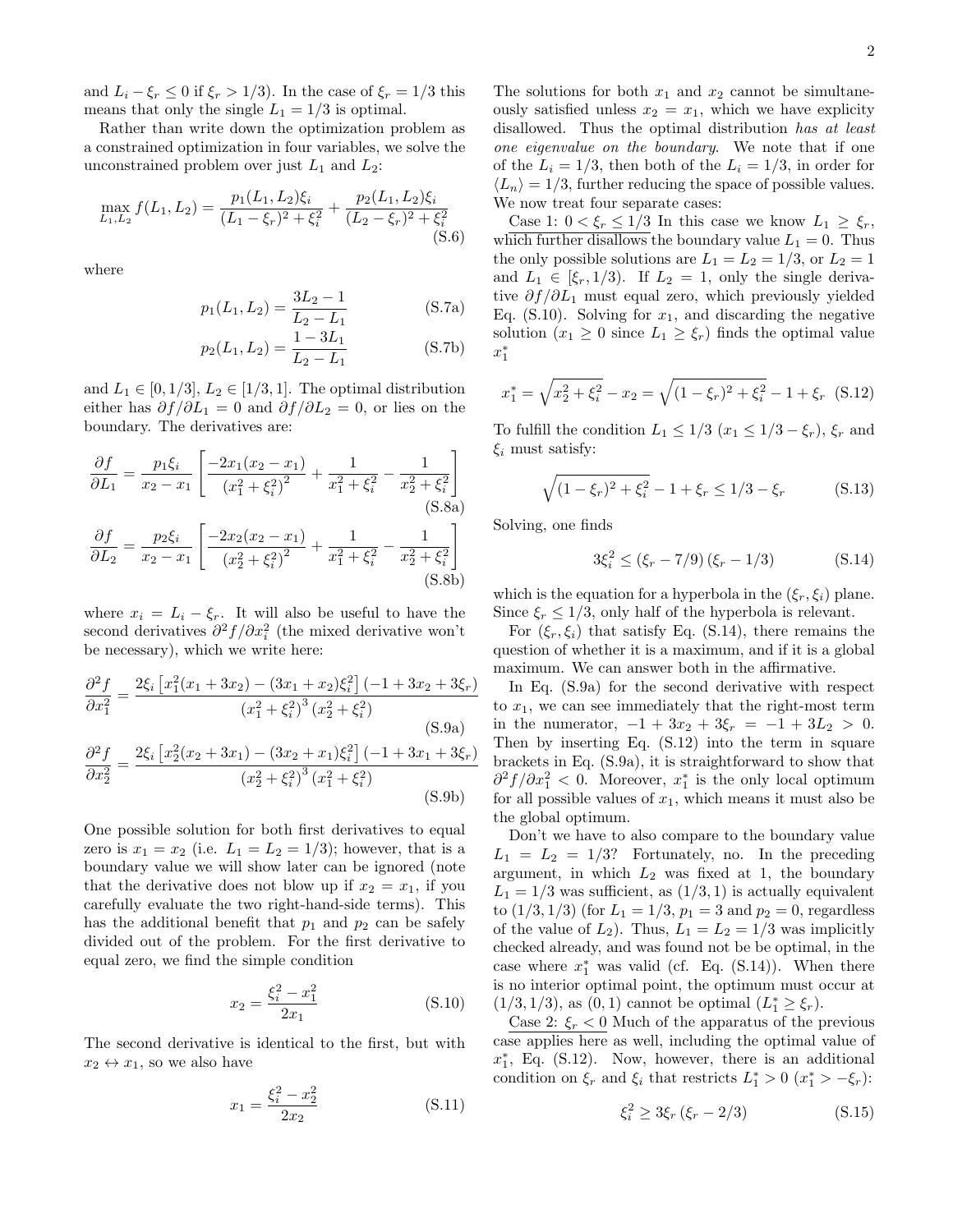The same argument as in the preceding section again shows that when  $x_1^*$  is valid, now given by Eqs. (S.14,S.15), it must be the globally optimal point. When it is not valid, however, we must now decide whether  $(1/3, 1/3)$  is optimal, or whether  $(0, 1)$  is optimal. We can write out

$$
f\left(\frac{1}{3},\frac{1}{3}\right) - f(0,1)
$$
  
= 
$$
\frac{2\xi_i \left(-1 + 3\xi_i^2 + 8\xi_r - 9\xi_r^2\right)}{9\left(\xi_i^2 + \xi_r^2\right)\left(\xi_i^2 + (1 - \xi_r)^2\right)\left(\xi_i^2 + (1/3 - \xi_r)^2\right)}
$$
(S.16)

In the case where Eq. (S.15) is invalidated, it is easy to insert the opposite condition into Eq. (S.16) and verify that the numerator,  $2\xi_i(2\xi_r - 1) < 0$ , meaning that  $(0, 1)$ are the optimal  $(L_1, L_2)$ . Conversely, when Eq. (S.14) is invalidated, one can verify that  $f(1/3, 1/3) > f(0, 1)$ , such that  $(1/3, 1/3)$  is optimal.

The next two cases will be highly symmetric with the previous two, so we will just highlight the differences.

Case 3:  $1/3 < \xi_r \leq 1$  The difference between this case and the first one is that we now know  $L_2 \leq \xi_r$ , disallowing the  $L_2 = 1$  boundary from being optimal but allowing  $L_1 = 0$  to potentially be optimal. For  $L_1 = 0$   $(x_1 = -\xi_r)$ ,

setting  $\partial f / \partial x_2 = 0$  yields the optimal  $x_2$ :

$$
x_2^* = -\sqrt{x_1^2 + \xi_i^2} - x_1 = \xi_r - \sqrt{\xi_r^2 + \xi_i^2}
$$
 (S.17)

where we have taken the negative solution because  $x_1,x_2 \leq 0$ . The condition for  $L_2 \geq 1/3$  limits the possible  $(\xi_r, \xi_i)$ :

$$
\xi_i^2 \le 3\left(\xi_r - 1/9\right)\left(\xi_r - 1/3\right) \tag{S.18}
$$

which is half of a hyperbola in the  $\xi$  plane, for  $\xi_r > 1/3$ . By exactly the same arguments as in the first case, when Eq.  $(S.18)$  is satisfied,  $x_2^*$  must be globally optimal. When it is not,  $(1/3, 1/3)$  must be the optimal value.

Case 4:  $\xi_r > 1$  Allowing  $\xi_r > 1$  introduces the extra potentially optimal boundary  $L_2 = 1$ , and it introduces the further condition on  $(\xi_r, \xi_i)$  for  $x_2^*$  to be valid:

$$
\xi_i^2 \ge 3\left(\xi_r - 1/3\right)\left(\xi_r - 1\right) \tag{S.19}
$$

If this further condition is met, then  $x_2^*$  is globally optimal. Otherwise, we again compare  $f(1/3, 1/3)$  to  $f(0, 1)$ , through Eq. (S.16), when the conditions are not met. One finds that when Eq.  $(S.19)$  is not met,  $(0, 1)$  is optimal, and when Eq.  $(S.18)$  is not met,  $(1/3, 1/3)$  is optimal.

We can collate the results of the four cases into a single tedious but exact analytical representation for the optimal depolarization factors,  $(L_1, L_2)_{\text{opt}}$ , for any possible material:

$$
(L_1, L_2)_{\text{opt}} = \begin{cases} (0, 1) & \xi_r < 0; \xi_i^2 < 3\xi_r \left(\xi_r - \frac{2}{3}\right) \text{ or,} \\ & \xi_r > 1; \xi_i^2 < 3 \left(\xi_r - \frac{1}{9}\right) \left(\xi_r - \frac{1}{3}\right) \\ (\xi_r + \Delta_1, 1) & \xi_r < 0; 3\xi_r \left(\xi_r - \frac{2}{3}\right) \leq \xi_i^2 \leq \frac{1}{3} \left(\xi_r - \frac{7}{9}\right) \left(\xi_r - \frac{1}{3}\right) \text{ or,} \\ & 0 \leq \xi_r \leq \frac{1}{3}; \xi_i^2 \leq \frac{1}{3} \left(\xi_r - \frac{7}{9}\right) \left(\xi_r - \frac{1}{3}\right) \text{ or,} \\ (0, \xi_r - \Delta_2) & \frac{1}{3} < \xi_r \leq 1; \xi_i^2 \leq 3 \left(\xi_r - \frac{1}{9}\right) \left(\xi_r - \frac{1}{3}\right) \text{ or,} \\ & \xi_r > 1; 3 \left(\xi_r - \frac{1}{3}\right) \left(\xi_r - 1\right) \leq \xi_i^2 \leq 3 \left(\xi_r - \frac{1}{9}\right) \left(\xi_r - \frac{1}{3}\right) \\ & \xi_r \leq \frac{1}{3}; \xi_i^2 > \frac{1}{3} \left(\xi_r - \frac{7}{9}\right) \left(\xi_r - \frac{1}{3}\right) \text{ or,} \\ & \xi_r > \frac{1}{3}; \xi_i^2 > 3 \left(\xi_r - \frac{1}{9}\right) \left(\xi_r - \frac{1}{3}\right) \end{cases} \tag{S.20}
$$

where

$$
\Delta_1 = (1 - \xi_r) \left( \sqrt{1 + \frac{\xi_i^2}{(1 - \xi_r)^2}} - 1 \right) \quad (S.21a)
$$

$$
\Delta_2 = \xi_r \left( \sqrt{1 + \frac{\xi_i^2}{\xi_r^2}} - 1 \right) \tag{S.21b}
$$

The optimal depolarization factors are mapped out in Fig. S1, which carefully delineates each of the regions.  $\Delta_1 = \Delta_2 = 0$  in the case where  $\xi_i = 0$ , yielding the

 $(\xi_r, 1)$  or  $(0, \xi_r)$  optimal values that are used in the main text. We can see why those values, although not exactly correct when  $\xi_i > 0$ , are very accurate in most cases. Because the optimal eigenvalues must lie on the boundary, one of the optimal values will usually be exactly correct (e.g.  $L_2$  in the case  $0 \leq \xi_r \leq 1/3$ ), with the other value off only by a small factor given by Eq. (S.21). Fig. S2 shows the very small error between Eq. (7) and the exact bounds for most materials.

It is instructive to write out the depolarization factors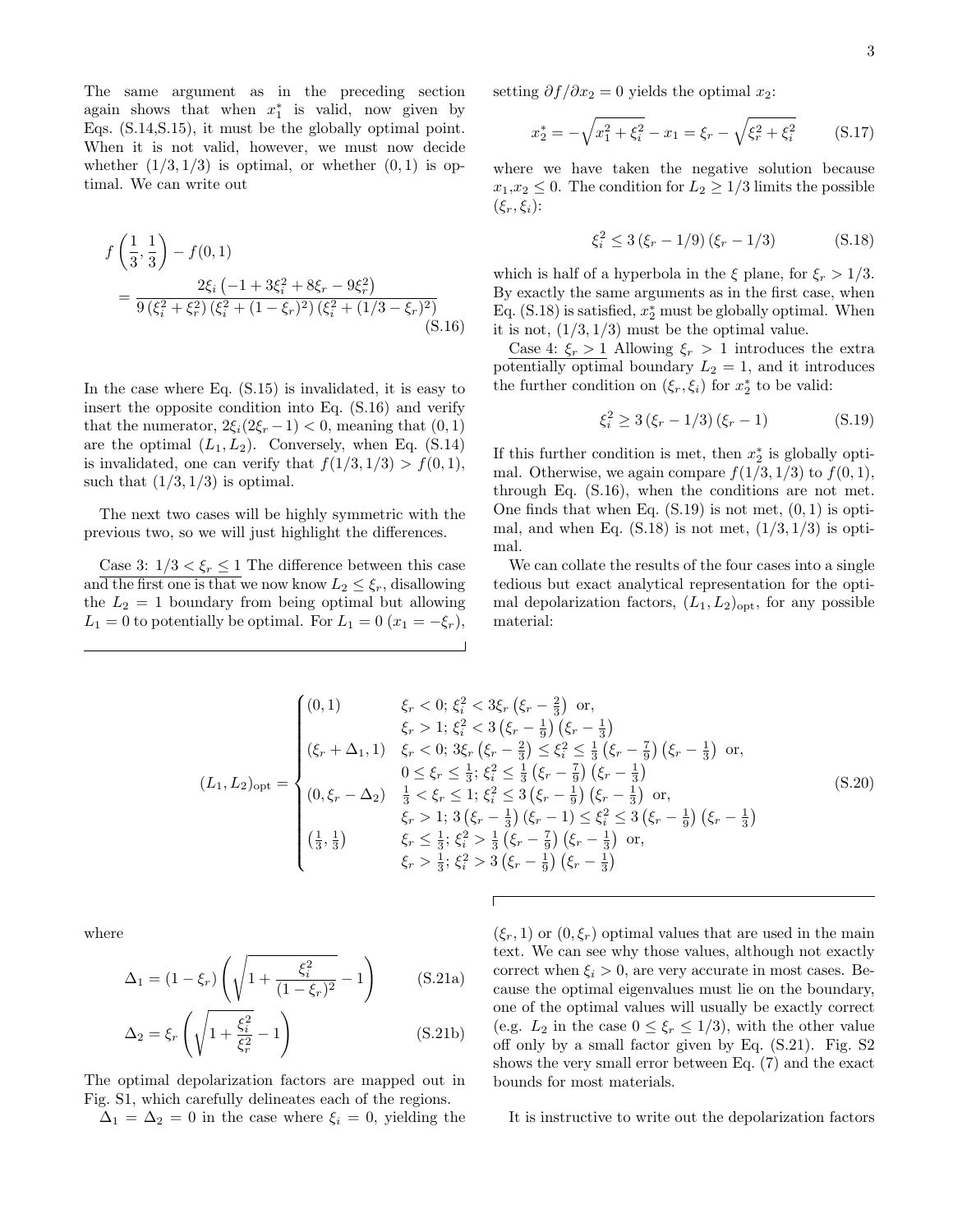

FIG. S1. Demarcation of the optimal depolarization factors in the  $(\xi_r, \xi_i)$  plane. The solution presented in the main text is the exact solution for  $\xi_i = 0$ .



FIG. S2. Image: fundamental limits to  $\sigma_{\text{ext}}\lambda/V$  as a function of  $\xi$  in the complex plane. Contour lines: relative error  $\delta$ between simplified solution, Eq. (7) in the main text, and the exact solution, Eq. (S.20). For most materials, the error is very small, and the simplified solution is sufficient.

of the optimal spheroids mentioned in the main text. The optimal depolarization factors of an infinitely flat disk, a sphere, and an infinitely long cylinder (equivalent to an infinitely long "needle" spheroid), written in our notation with degeneracies included, are:

$$
(L_1, L_2)_{\text{spheroid}} = \begin{cases} (0, 1) & \text{infinite oblate disk} \\ (0, \frac{1}{2}) & \text{infinite circular cylinder} \\ (\frac{1}{3}, \frac{1}{3}) & \text{sphere} \end{cases}
$$
 (S.22)

One can see from Fig. S1 that the space of theoretically possible materials is largely covered by either the solution

 $(0, 1)$  or the solution  $(1/3, 1/3)$ , for which either flat disks or spheres reach the optimum. There is an additional curve along which the optimal solution is  $(0, 1/2)$ , for which the cylinder is optimal. Thus we see why spheroids perform so well. One should note, as seen in Fig. S2, that for most materials  $0 < \xi_r < 1/3$  and  $\xi_i < 0.1$ , for which spheroids do not reach the upper bound and some improvement beyond spheroids is possible.

## SHORT PROOFS OF THE SUM RULES

We provide a unified framework to derive both sum rules, utilizing work by Ouyang and Isaacson [1] and Fuchs [2], while also introducing the concept of "resolution of the identity," which is well-known in quantum mechanics but appears to not have been recognized explicitly in previous work on integral equation formulations of the scattering problem. The derivation here of the second sum rule avoids the continuous-to-discrete-tocontinuous transformations of [2], potentially simplifying the proof.

Following [1] we define the linear operator

$$
B[\sigma](x) = \int_S \frac{1}{|x - x'|} \sigma(x')d^2x'
$$

which is positive definite and symmetric, such that it has a unique Cholesky decomposition

$$
B = U^T U \tag{S.23}
$$

where  $U$  is upper triangular. So-called "Plemelj symmetrization" yields

$$
K^T B = B K \tag{S.24}
$$

showing that  $BK$  is symmetric. We define another symmetric operator

$$
D = (U^{-1})^T B K U^{-1}
$$

$$
= UKU^{-1}
$$

which has the same eigenvalue spectrum as  $K$ . Defining  $s_n$  to be the eigenvectors of  $D(Ds_n = \lambda_n s_n)$ , there is a simple relationship between  $s_n$  and  $\sigma_n$ :

$$
\sigma_n = U^{-1} s_n \tag{S.25}
$$

 $D$  is complete, leading to the resolution of the identity we need:

$$
\delta(x - x') = \sum_{n} s_n(x')s_n(x)
$$

$$
= \sum_{n} \sigma_n(x')U^T U \sigma_n(x)
$$

$$
= \sum_{n} \sigma_n(x')B \sigma_n(x)
$$

$$
= \sum_{n} \tau_n(x') \sigma_n(x) \qquad (S.26)
$$